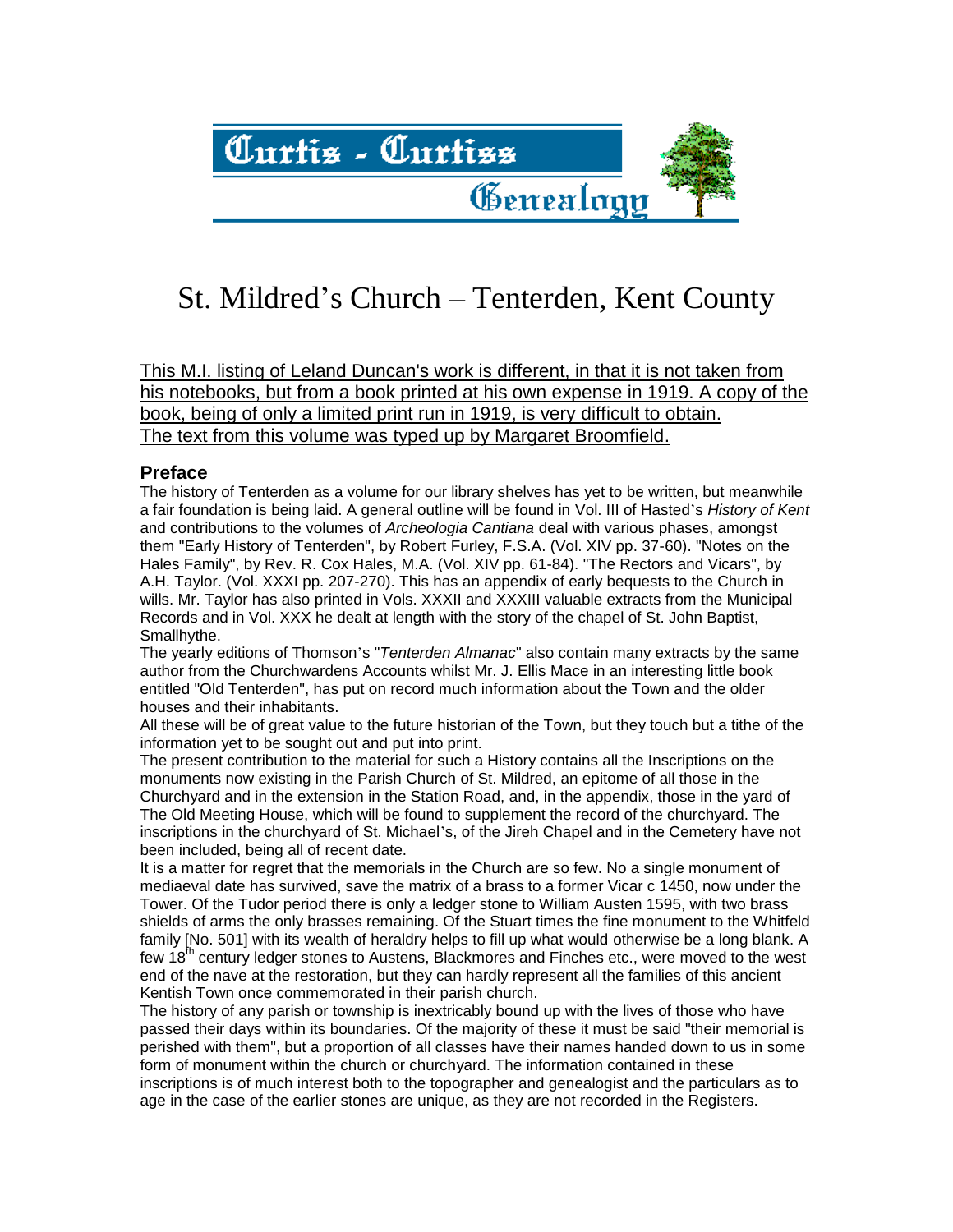Owing to the increased cost of printing it has been found necessary to epitomize the inscriptions but all essential details are here given. For the same reason the insertion of a plan of the churchyard has had to be abandoned but the following general directions will be useful to those who desire to find any particular stone:-

Numbers 1 to 86 are in the S.W. part of the yard, beginning at the S.W corner, going northwards and taking the stones as nearly as possible row by row. Nos. 87-97 are in the little plot on the southern side of the Churchyard. page iii Nos. 98-133 are in the plot against the South Aisle and under the east end of the Church, beginning at the Porch and going eastwards. Nos. 134-396 are in the Northern part of the yard, beginning at the east and going westward row by row. The tomb No. 224 is in the centre of this plot under a yew tree. No. 396 is at the west gate of the yard. To economize still further the following abbreviations have been used:- 'P' or 'late P' = 'of this Parish', or 'late of this Parish'. "died" for "died" or "departed this life".

Amongst the church muniments is a carefully made plan of the churchyard which indicates the position of very many internments not marked now by any stones.

There is a tradition in the Town that the churchyard in ancient times extended southwards as far as the High Street, and bones have been found in excavations on the site of the present houses which tend to support this, but as some of the houses at least are of the early 17<sup>th</sup> century, if not earlier, the encroachment must have taken place many years ago.

I am indebted to my friend Ralph Griffin Esq., F.S.A. for the identification of the various shields of arms on the Whitfeld tomb. My special thanks are due to the Rev. J.A. Babington, M.A., Vicar of Tenterden, for his sympathetic interest in the work and for such personal kindness and goodwill which has enabled me to clear up many doubtful dates from the Registers. These notes add considerably to the value of this record of former generations of men and women of Tenterden. Leland L. Duncan., Rosslair, Lingards Road, Lewisham. October, 1919

**Contents** Page Preface I-iii Inscriptions in the Churchyard, Tenterden 1-46 Inscriptions in the Churchyard Extension 46-53 Inscriptions in the Church 54-68 Appendix (Old Meeting House Yard) 69-73 Addendum 73 Index of Persons 75-77 Index of Places 78 Index of Coats of Arms 79 Index of Occupations 79

#### INSCRIPTIONS IN THE CHURCHYARD, TENTERDEN - CURTIS ONLY

#### **SECTION A** - **Stones in the South Western part of the Yard, on East Side:**

53. Coped Tomb. South face:- John CURTEIS of Woodside and Ashenden, Tenterden, and of London, Merchant. Born  $6<sup>th</sup>$  July, 1801, died  $22<sup>nd</sup>$  March. 1875. Curteis Coat of Arms and Crest on the East end of the Tomb. On North face:- Elizabeth, wife of John Curteis of Woodside, Tenterden. Born 28<sup>th</sup> July, 1809, died 19<sup>th</sup> November, 1902.

54. Flat stone in railings. Robert CURTEIS late of this parish, gentleman, son of Robert and Elizabeth Curteis, departed this life on the  $11<sup>th</sup>$  day of October, 1841, in the  $82<sup>nd</sup>$  year of his age. He married first Ann, daughter of Mr. Richard BEALE by whom he had issue one daughter, Ann who married Mr. Thomas WILLMOTT and died without leaving issue. He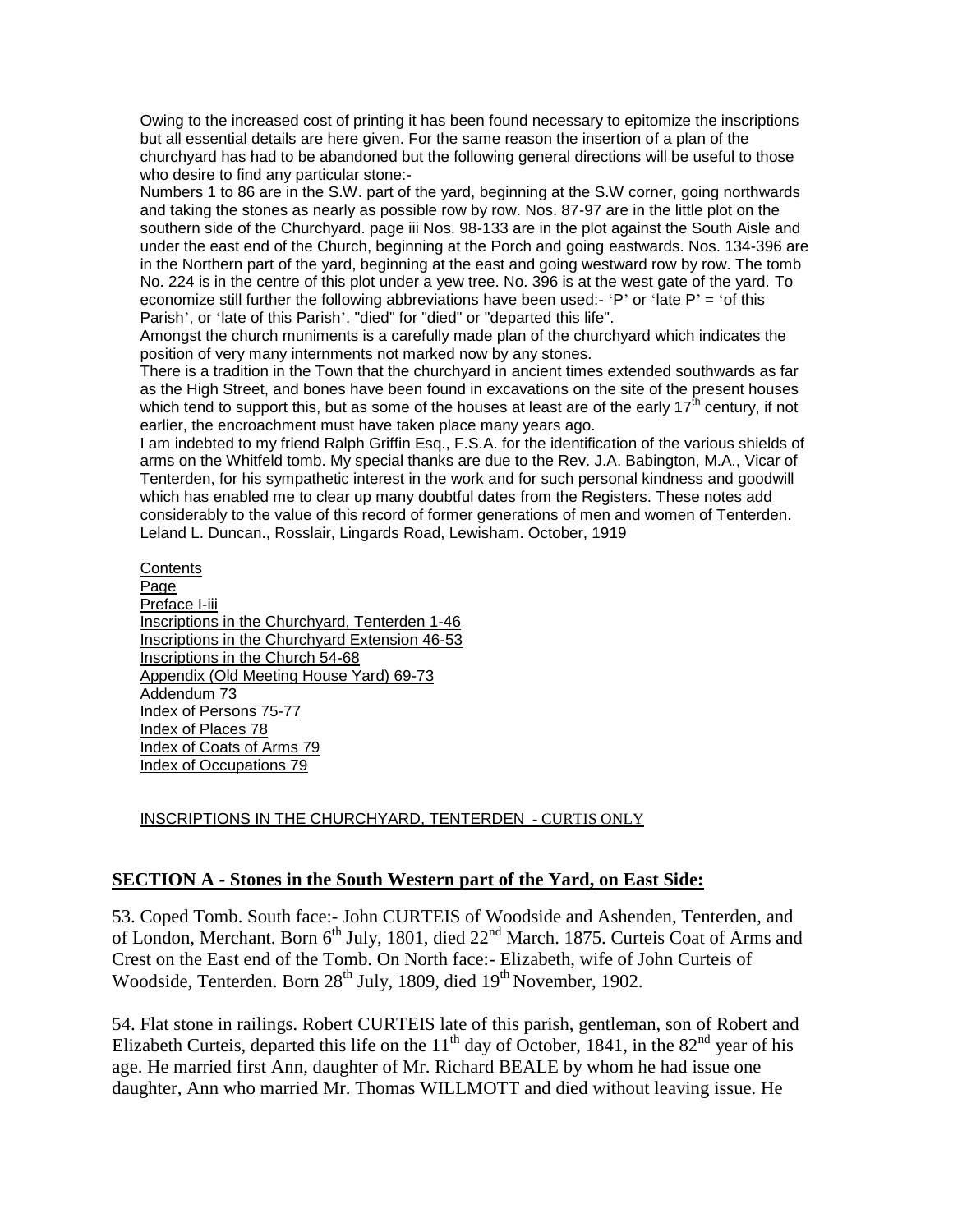married secondly Mary, daughter of Mr. Thomas TRESS, who departed this life on the  $20<sup>th</sup>$ day of April, 1805, and by whom he had issue six sons, George Robert, Thomas, Francis Tress, Walter who died in his infancy, and John.

Thomas departed this life on the  $2<sup>nd</sup>$  day of October, 1810. Robert departed this life on the  $22<sup>nd</sup>$  day of November, 1840, having had issue by Caroline Mary his wife, daughter of Mr. John RUSSELL, three sons, Robert Bassett, Frank Tress and Alfred Tress of whom Robert and Alfred survived him.

Alfred Tress died at Heidleberg, Germany, 7<sup>th</sup> November, 1856, aged 17 years. Francis Tress departed this life on the  $21<sup>st</sup>$  day of February, 1859, without issue. George died at Canterbury, August, 1861, leaving two sons and two daughters. Caroline Mary died at New Cross, November, 1870. John youngest son of the said Robert and Mary Curteis died  $22<sup>nd</sup>$  March, 1875, aged 73 years. Leaving issue (by Elizabeth, daughter of Richard BEALE Esq. of Riverhall, Biddenden), one daughter Elizabeth Fanny died 12<sup>th</sup> March 1894. Robert Bassett Curteis died  $20<sup>th</sup>$  February, 1914.

55. George CURTEIS late of this parish who died March ye 24, 1742, aged 54. Margaret his wife died March 2.., 1759, aged 75. He left issue two sons, George and Robert and one daughter Mary.

56. Coat of Arms:- On a chevron a dagger or pike head between two fish (?pike). Crest a fish tail downwards. Here lyeth the body of John PEMBLE Mayor of ye Town and Hundred of Tenterden who dyed April ye  $9<sup>th</sup>$ , 1695, in ye  $49<sup>th</sup>$  year of his age. Also Mrs. Anne Pemble his daughter who died December ye  $26<sup>th</sup>$ , 1702, in ye  $14<sup>th</sup>$  yeare of her age. Also Mrs. Mary CURTEIS once Pemble before WALEIS  $(?)$  buried January 13<sup>th</sup> 1704. William Pemble their son buried December -, 1715, aged 20. *Register*. 13<sup>th</sup> April, 1695, John Pembl Esq. Mayor, buried.

57. John CURTEIS of Birdyle in this parish, Gentleman, who died ye  $3<sup>rd</sup>$  of May, A.D. 1722, Act 38. Also four of his children, George, William and Anne, infants and Pemble who died ten days before his father, aged 4 years and 6 months. *Register*. 7<sup>th</sup> May, 1722, Mr. John Curteis of Bordes Isle, buried. (Mary his wife ob. 1726).

58. (Much worn ? to W. CURTEIS) …….. also ………. Left issue by …………., Samuel, John and ………….. 1790.

60. …………. CURTEIS of Boresile, Gentleman, died May ye 8th 1757, aged 50. Sarah his first wife died January ye  $29<sup>th</sup>$ , 1747, aged 37. Left issue by Mary his second wife two daughters, Maria and Martha. *Register.* Norton Curteis buried 13th May, 1757. Sarah Curteis buried  $4<sup>th</sup>$  February, 1747/8.

65. ………….. CURTEIS died ………. August, 1797, aged 64. *Registers.* Elizabeth Curteis buried  $2<sup>nd</sup>$  September, 1797, aged 64.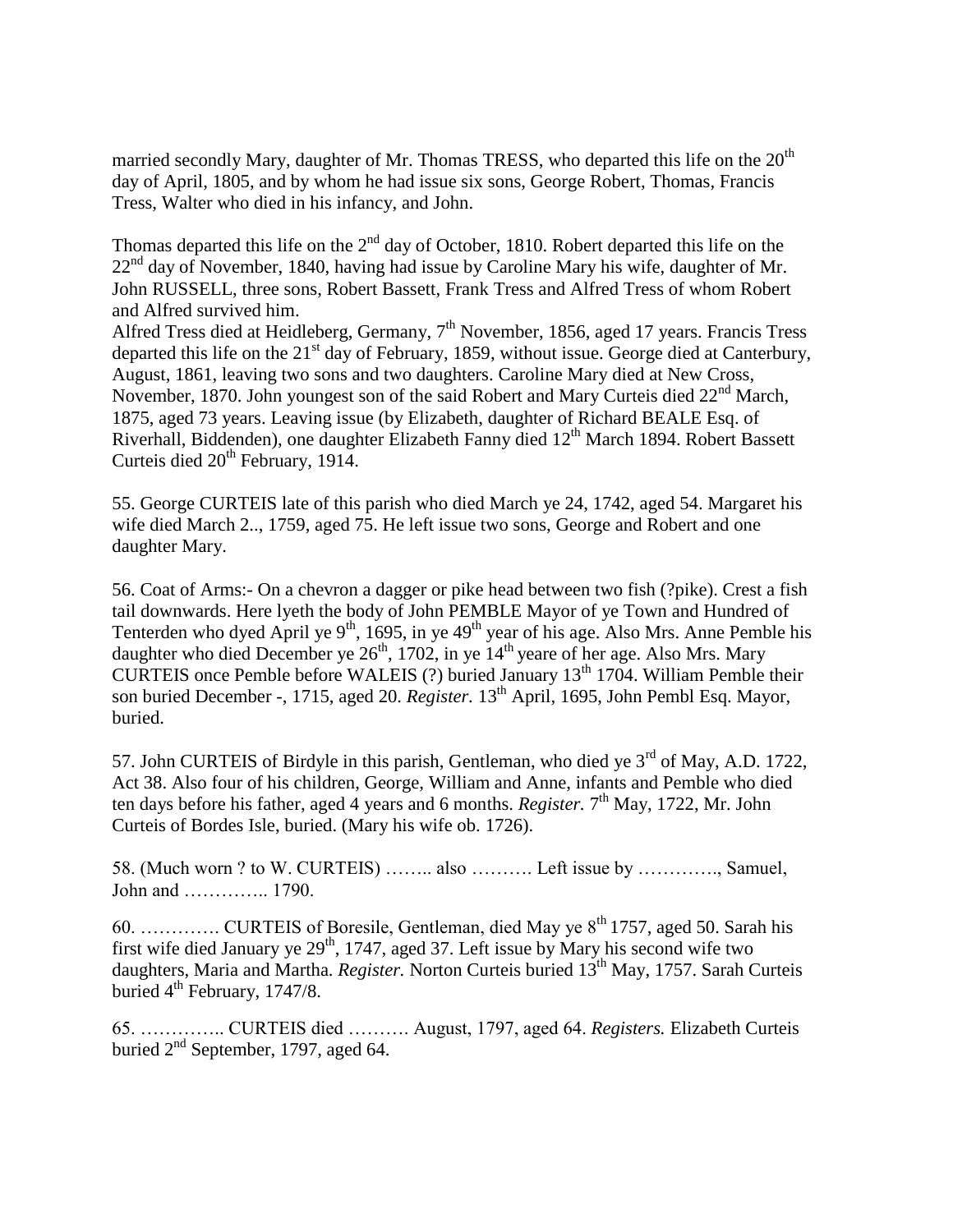66. George CURTEIS died ………? 1794, aged 74. *Registers.* Mr. George Curteis buried  $16<sup>th</sup>$  June, 1794.

## **SECTION C**

## **Stones in the plot outside the South Aisle and east of the porch.**

123. John SHARP, late gardener to Richard CURTEIS, Esq. 39 years, died 11<sup>th</sup> May, 1810, aged 68. Martha, his wife died 12<sup>th</sup> March, 1817, aged 77. Leaving issue one daughter, Sarah who married Robert WALKER of Eboney by whom this small tribute of respect was erected. 125. An Altar Tomb, South East Corner of the Yard. *On top.* Arms of CURTEIS much worn. Near ………|Body of Samuel Curteis | Gent who dep……| De ……17…… | …….th……….| Philadelphia……...| died………. | M………. | died  $1^{st}$  February …….. aged (?4). Frances Curteis  $\det$  1<sup>st</sup> February, 1817, aged ...6 |grand-daughter of | the above named | Jeremiah Curteis Esquire.

*South side.* Here lies Interr'd the Body of Jeremiah Curteis, gent, late of Tenterden, who departed this life May, 1725, in the  $63<sup>rd</sup>$  year of his age.

*North side.* Here lies Interr'd the Body of Sarah Curteis, the wife of Jeremiah Curteis, gent, who departed this life the  $24<sup>th</sup>$  of December, 1727, in the  $58<sup>th</sup>$  year of her age.

*West end.* The aforesaid Jeremiah Curteis left issue, Samuel, Jeremiah and Edward.

126. A large vault. On keystone:- Edward CURTEIS, gentleman, died 3rd October, 1777. Enlarged A.D. 1822.

127. An Altar Tomb. No inscription on top but two shields of Arms. One (left) CURTEIS, and (right) a bend (much worn).

South side. James Curteis, son of Samuel Curteis, Esq. and Sarah his wife, died 12<sup>th</sup> March, 1819, aged 81.

*East end.* Sarah Amelia Curteis died 2<sup>nd</sup> February, 1839, aged 75. Eldest daughter of the late James Curteis before mentioned.

*North side.* Elizabeth, wife of James Curteis, died 3rd May, 1833, in her 83rd year. Sarah HOGBEN her sister, died 4<sup>th</sup> October, 1830, aged 70.

*East end.* Frances Catharine Curteis died  $28<sup>th</sup>$  June, 1866, aged 86, youngest daughter of the late James Curteis, Esq.

On keystone of a vault to east of above, Sarah Amelia Curteis, 1839.

## **SECTION D**

## **Stones in the Northern part of the yard beginning at the east**.

134a. A.C. G.C. Ann CURTEIS, wife of George Curteis died February, 1827, aged 5(3 or 5). George Curteis died  $15<sup>th</sup>$  October, 1848, aged 80.

142. William CURTEIS of Eastwell House in this parish died 28<sup>th</sup> February, 1855, aged 55. Ann Lydia, wife of Alfred BARRY and daughter of above, died 13<sup>th</sup> March, 1855, aged 28. Lily Curteis, infant daughter of above Ann Lydia and Alfred Barry, died 9<sup>th</sup> March, 1855, aged 2 days. Ann, widow of above William Curteis died  $2<sup>nd</sup>$  August, 1883, aged 81.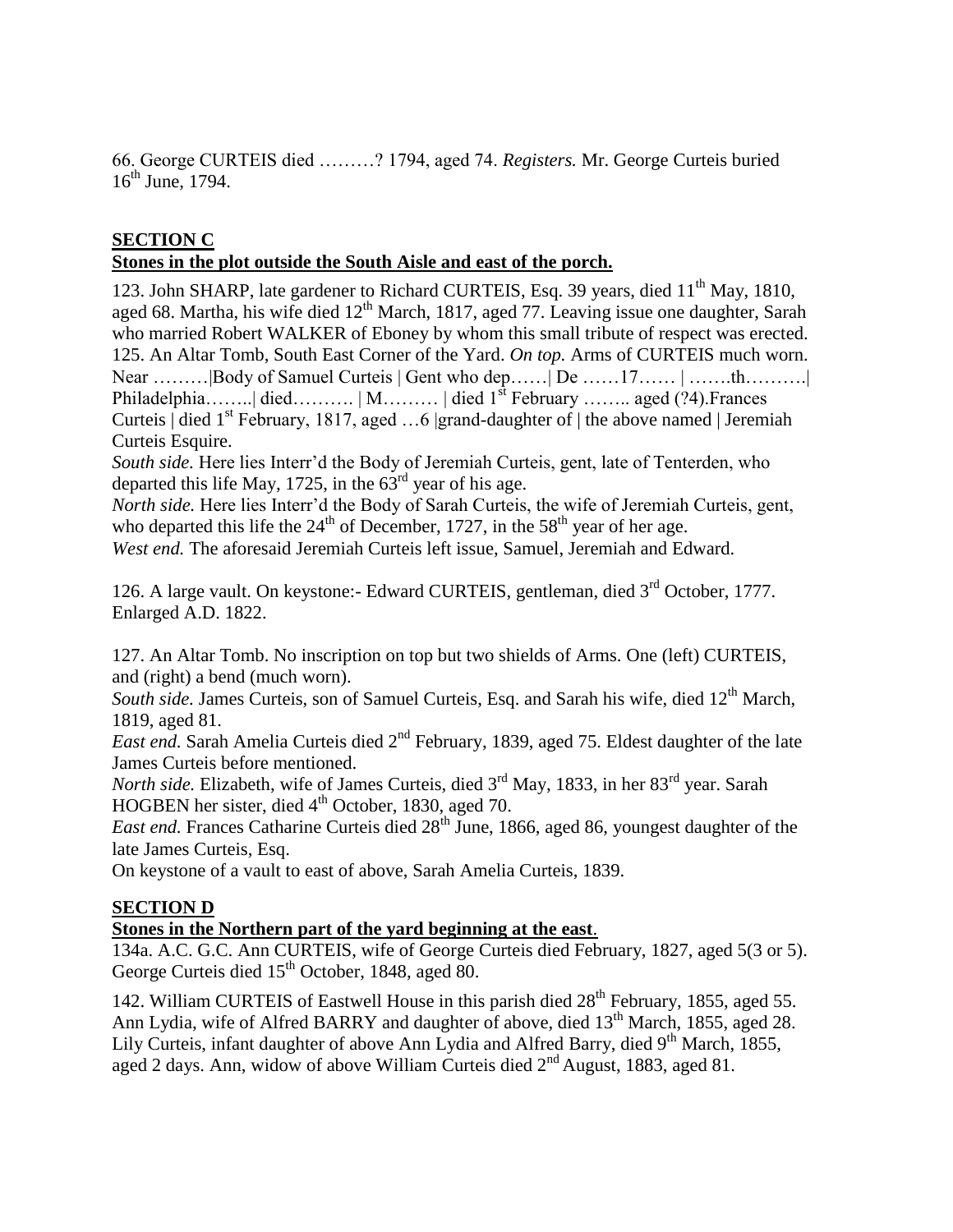155b. An altar tomb by Vicarage railings covered with ivy to Edward and Philadelphia CURTEIS. He died  $12^{th}$  April, 1797, aged 65.

180. Elizabeth HOOK died 19<sup>th</sup> January, 1850, aged 81. Erected by Rev. T. Curteis in whose family she lived for 60 years.

191. Jeremiah CLIFF of this place, Surgeon, died  $17<sup>th</sup>$  January, 1775, aged 69. Martha, his wife, daughter of the Rev. T. CURTEIS, D.D., late Rector and Vicar of Wrotham in this County, died 24<sup>th</sup> June, 1791, aged 84. *Register*. Mr. Jeremiah Cliffe jurat, buried 24<sup>th</sup> January, 1775, aged 67.

195. Eleanor, wife of John Curteis MARSHALL, of this parish, died 2<sup>nd</sup> March, 1829, aged 57. Two of their sons, George died  $18<sup>th</sup>$  August, 1828, aged 23, William died  $2<sup>nd</sup>$  August, 1837, aged 23. Left surviving, Maria, Turner, John and Thomas. John Curteis Marshall died 16<sup>th</sup> October, 1840, aged 72.

309. Lucy, wife of George CURTEIS of this parish, died  $8<sup>th</sup>$  November, 1856, aged 56.

395. (A Vault) on keystone, CURTEIS, 1831

#### **Inscriptions in the Church**.

The following are now on the floor of the Tower and west end of the Nave:-

477. Here lyeth interred the body of Stephen CVRTEIS Esq., Maior of this Towne and Hundred, who died the  $12<sup>th</sup>$  of August, 1654. Having ……….. sonne named Nathaniel and onely davghter named Elizabeth. Being aged 28 years. *Registers.* Stephen Curteis Esqre. Major, buryed the  $12<sup>th</sup>$  day August, 1654.

481. *Arms:* On a fess between three (birds0, two (?roundels) between two fleur de lys. Impaling a chevron between three bulls heads cabossed (Curteis). Crest, a mailed hand holding a fleur de lys. Robert STACE of Tenterden died 23<sup>rd</sup> April, 1718, aged 77. Elizabeth his wife, daughter of John CURTEIS of Tenterden, died 2<sup>nd</sup> August, 1739, aged 70. They left issue one son Robert.

## *In the North Chancel.*

*(which is now known as the "Roberts" Chancel).*

496. *On the floor.* Shield of Arms:- Two chevrons on a chief 3 cinque foils. Impaling Curteis. Crest. Out of a mural crown a demi eagle displayed:- Here lyeth the body of Robert BRODNAX, late of Tenterden, gent, being the youngest sonn of Tho. Brodnax Esq., of Godmersham in ye County of Kent, who was born  $5<sup>th</sup>$  of November, 1615, and departed this life ye 22<sup>nd</sup> of February, 1673, being 58 yeare of his age. Who married Elizaebth CURTEIS sole daugher of John Curteis of Woodchurch, gent, the 8<sup>th</sup> day of August, 1643, who departed this life ye 30<sup>th</sup> day of April, 1644, being ye  $25<sup>th</sup>$  yeare of her age, they both lyinge here interred.

497. On west wall over door which led to the Rood loft:- In memory of Joseph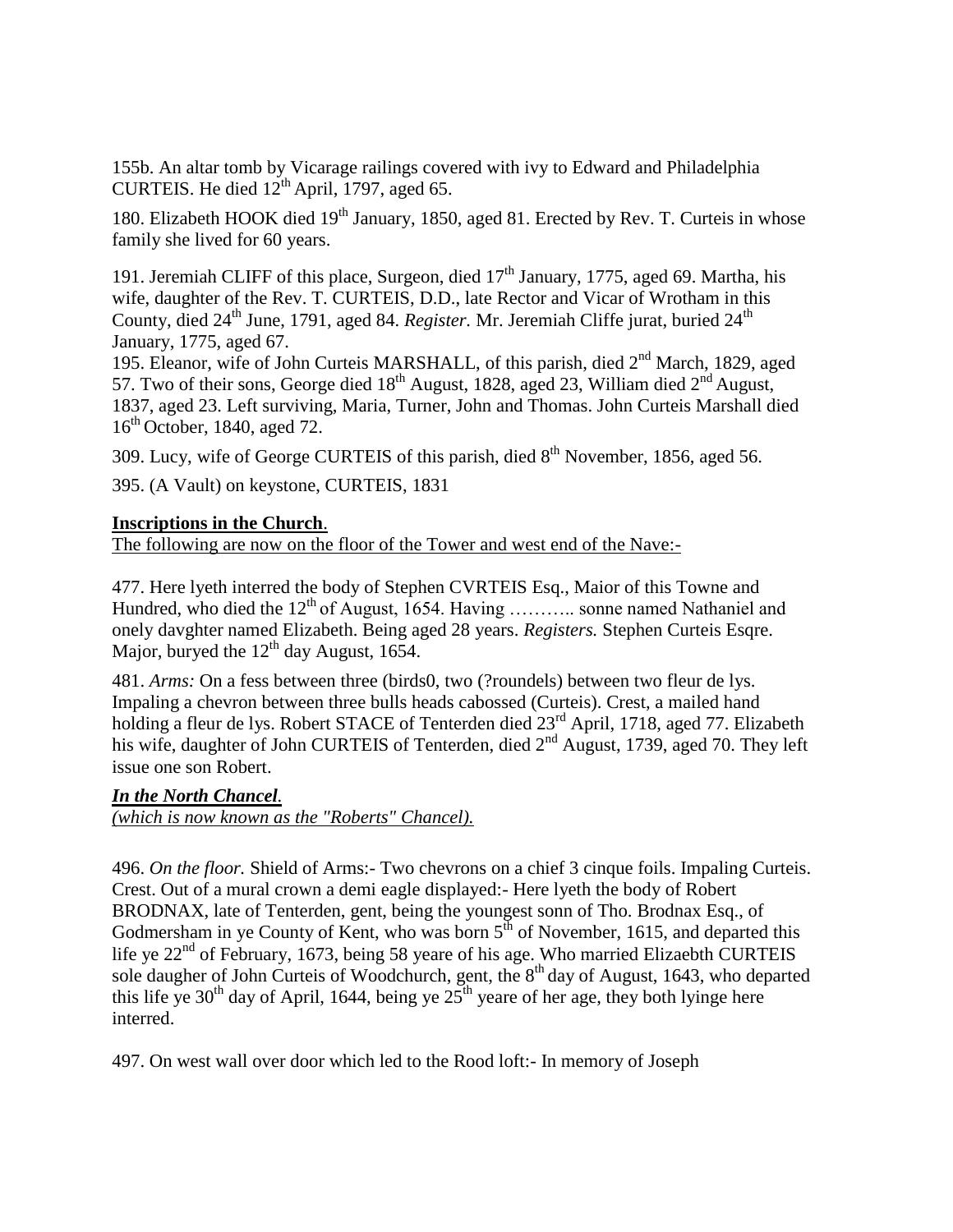GREENLAND who died on the first of April, 1739, aged forty four years and Elizabeth his wife who died the twenty eighth of October, 1744, aged thirty nine years, and was buried in a vault near the Yew Tree at the North East corner of the Churchyard leaving issue two sons, Thomas and Jere, and one daughter Elizabeth who was married to Edward CURTIS and died with-out issue the fifteenth of July, 1758, aged twenty six years and was buried in the same vault. Also Thomas Green-land elder son died the first of March, 1793, aged sixty three years. Surviving issue three sons and one daughter. *Registers*. 6<sup>th</sup> March, 1793, buried Thomas Greenland.

## *In the Chancel.*

503. On the north wall between the arches of the arcade to North Chancel:- *Arms:* Quarterly 1<sup>st</sup> and 4<sup>th</sup>, a chevron between 3 bulls heads cabossed (Curteis)  $2^{nd}$  and  $3^{rd}$  a fess dancette in chief 3 scallop shells. Impaling Curteis. Crest:- Curteis. Sacred to the memory of Jeremiah CURTEIS , late of Heronden House in this Parish, Esq., who died  $11<sup>th</sup>$  June, 1828, in the 76<sup>th</sup> year of his age. A Jurat of the Corporation, a Deputy Lieutenant and a Justice of the Peace for this County, he discharged the duties of these stations with intelligence, discretion and integrity and for half a century his active exertions were constantly directed to maintain peace and to promote the public welfare. He was a true patriot, a loyal subject and a firm friend. He was the only son of Samuel Curteis, Esq., and Sarah his wife. He married Sarah, youngest daughter of the Reverend Thomas Curteis, D.D., Prebendary of Canterbury and Rector and Vicar of Sevenoaks in this County, who erected this monument in memory of an affectionate and lamented husband. Also of the aforesaid Sarah Curteis- who died  $7<sup>th</sup>$  December, 1839, in the 80<sup>th</sup> year of her age.

## *In the South Chancel.*

507. On the west wall. Above is the Curteis crest, a stag emerging from a burst of trees. Sacred to the memory of William CURTEIS of Camber- well, in the County of Surrey, Esq., who died June the  $20<sup>th</sup>$ , 1813, aged 67 years. Also Elizabeth his wife, daughter and heiress of Francis WHITFELD of Bethersden, Esq., who died December 29<sup>th</sup>, 1795, aged 43 years. They left issue three sons and two daughters, viz., William Whitfeld, Edward, Sarah and Mary Ann. Likewise Mary widow of the above named William Curteis, Esq., she died 21<sup>st</sup> May, 1830, aged 83 years, leaving no issue. Below is the Curteis coat of Arms with Whitfeld on an escutcheon of pretence. *[See the Curteis pedigree in Berry's Kent Genealogies]*.

## *In the South Aisle.*

510. Over the arch leading to the South Chancel. Arms. Curteis impaling Beale. Edward CURTEIS, gent, died  $3<sup>rd</sup>$  October, 1777, aged 65 years. He married Sarah, third daughter of Richard BEALE, gent, and had issue three sons and two daughters Jeremiah, Richard, William, Sarah, wife of Mr. Thomas JACKSON and Mary, wife of Mr. George JEMMETT. Sarah Jackson died 5<sup>th</sup> July, 1779, aged 38 years, and was buried in her Father's vault. She left issue two daughters Sarah and Eleanor, Eleanor died an infant. Sarah, the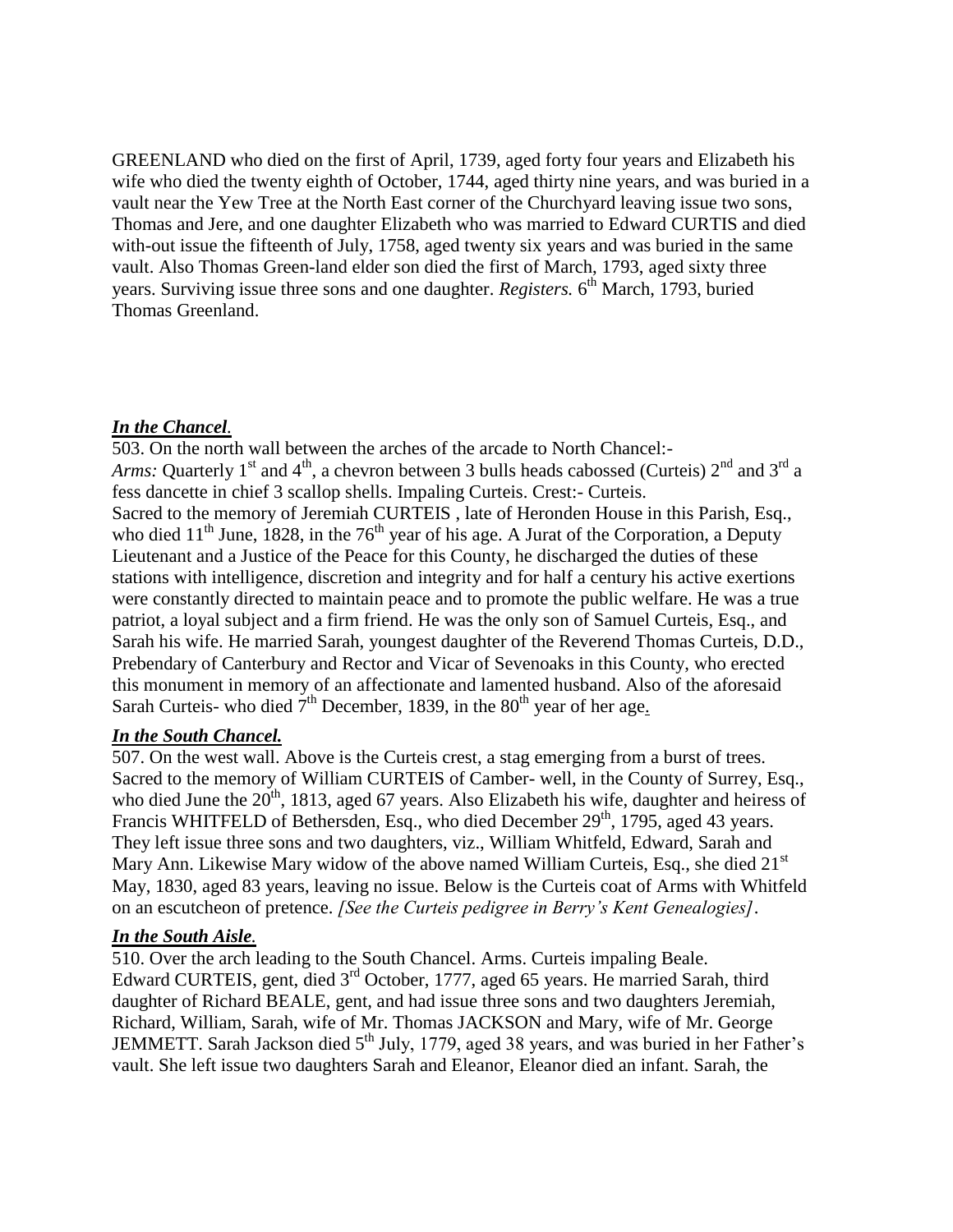widow of Edward Curteis, died  $20^{th}$  February, 1791, aged 78 years. Elizabeth, wife of William Curteis, died 29<sup>th</sup> December, 1795, aged 43 years. She was the surviving daughter and heiress of Mr. Frances WHITFELD of Bethersden. Jane, wife of Jeremiah Curteis, died 1<sup>st</sup> March, 1796, aged 54 years. She was one of the three daughters and co-heiresses of Mr. Searles GILES, late of Biddenden. Jane, daughter of Mr. Jeremiah Curteis and Jane his wife, died 11<sup>th</sup> June, 1796, aged 20 years. Edward Jeremiah Curteis, eldest son of Edward Jeremiah Curteis of Windmill Hill, Sussex, and Mary [BARRETT] his wife, died  $7<sup>th</sup>$  August, 1795, aged 4- years. The said Jeremiah Curteis [of Rye] Esq., died December,  $31<sup>st</sup>$ , 1806, aged 71 years. He left surviving issue Edward Jeremiah Curteis of Windmill Hill, Sussex, Esq., Martha [MASCALL], Anne [COLLET] and Katherine Sarah [LUNFORD].

511. On south wall. Above is Curteis Arms and Crest. Sacred to the memory of Richard CURTEIS, Esq., who died August,  $21<sup>st</sup>$ , 1814, aged 76 years. Mary his wife, eldest daughter of Mr. Searles GILES, of Biddenden, who died April 10<sup>th</sup>, 1806, aged 66. Having issue two sons, who died in their infancy and two daughters, Sarah and Mary. Mary, wife of J.B. PROMFRET, Esq., and daughter of Richard and Mary CURTEIS, died  $26<sup>th</sup>$  December, 1804, aged 36 years. Leaving five sons and two daughters, John Dewe, Virgil, Richard Curteis, Charles Wilson, Mary Catherine, Harriett and Edward Giles aged 6 weeks. Charles Wilson died March 26<sup>th</sup>, 1808, aged 9 years. Edward Giles died August 26<sup>th</sup>, 1812, aged 7 years. John Dewe died  $6<sup>th</sup>$  March, 1820, aged 30 years. John Butler Pomfret, Esq., died 12<sup>th</sup> February, 1834, aged 69 years. Mary Catherine died 31<sup>st</sup> May, 1862, aged 62 (Buried at Ashford). Richard Curteis died  $6<sup>th</sup>$  May, 1867, aged 70. (Buried at Rye). Harriett Pomfret died  $28<sup>th</sup>$  July, 1870, aged 68 years. Virgil Pomfret died  $18<sup>th</sup>$  May, 1875, aged 79 years. Sarah the eldest daughter, married William CROUGHTON, Esq., of London. Having issue two sons and one daughter, Richard Curteis, Samuel and Sarah Curteis. Samuel died 3<sup>rd</sup> April, 1814, aged 24 years. Richard Curteis Croughton died 22nd April, 1822 aged 34. He married Hester, daughter of Thomas PEEL of Manchaster, Esq., by whom he had issue, William Peel, Ann Curteis, Hester and Sarah Bradshaw. Sarah, wife of William Croughton, died  $30<sup>th</sup>$ September, 1827, aged 63 years. William Croughton, Esq., died 2<sup>nd</sup> November, 1827, aged 70 years. [see No. 442].

512. A brass:- In loving memory of John CURTEIS of Woodside, Tenterden, and Gordon Place, St. Pancras, youngest son of Robert Curteis of Ashenden, Tenterden. Born 6<sup>th</sup> July, 1801, died 22nd March, 1875. A humble Christian who feared God and lived in charity with all men. Blessed are the dead who die in the Lord. Also in loving memory of Elizabeth Fanny, only child of the above John Curteis, for 38 years the beloved wife of John Clarke Crosthwaite McCAUL, a devoted daughter, wife and mother and a faithful friend. Born 4<sup>th</sup> May, 1832, died 12<sup>th</sup> March, 1894, leaving five children, John Curteis McCaul, Florence Ella McCaul, Alice Mary McCaul, Madeline Beale McCaul and Ella Mildred McCaul.

## *In the North Aisle.*

514. *Arms.* Quarterly 1 and 4 or a lion ramp. sa. grasping a chess rook (?) in his fore paws. 2 and 3 Quarterly, 1 and 4 Curteis, 2 and 3 per pale sa and gu a griffin statant or. mpaling Arg